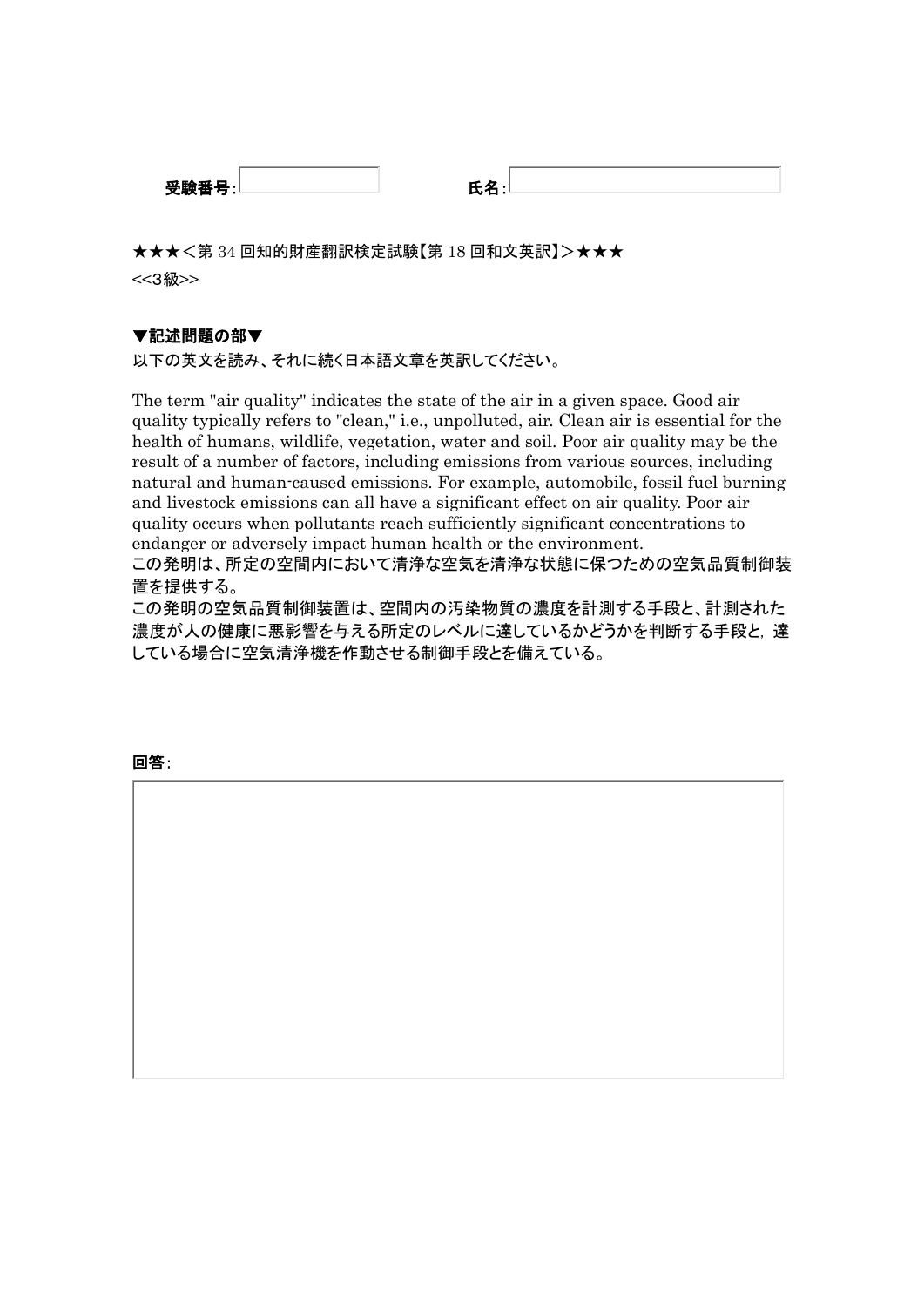### ■選択問題の部■

### 問 1. 次の英文のそれぞれについて最も近い意味の和訳文を選びなさい。

(1)

Design patents and trademarks are often confused but are different things.

○ A. 意匠特許と商標とは別のものである。

○ B. 特許と商標とを混同してはならない。

C C. 特許と商標とを混同する人は滅多にいない。

(2)

A claim should be written to withstand a hostile reading by a third party who would like to design around.

○ A. クレームは、これを回避しようとする第三者が敵対的な立場から読んだとしても回避の余地が<br>○ ないように記述されるべきである。

○ B. クレームは、これを回避しようとする第三者につけこむ隙を与えないように記述しなければならない。

○ C. クレームは悪意の第三者が回避できないようにしっかりと記述しなければならない。

(3)

The specification is not enabling.

○ A. 明細書の開示には誤りがある。

- CB. 明細書の開示は不十分である。
- C C. 明細書は実施可能要件を満たしていない。

(4)

The recent sustained increase in international oil prices has once again highlighted the potential for biofuels.

○ A. 国際的にオイル価格が上昇を続けた結果、バイオ燃料が使用されるようになった。

○ B このところ国際的にオイル価格の上昇が続いており、バイオ燃料の可能性に再び注目が 集まっている。

○ C. 最近の継続的なオイル価格の上昇に伴い、バイオ燃料が再び注目されるようになってきた。

(5)

A claim should be narrow enough to avoid reading on prior art.

- A. クレームは先行技術と抵触しないように十分狭く書くべきである。
- B. クレームの範囲を広くしすぎると先行技術との差がなくなってしまう。
- C. クレームは先行技術上において読めないように十分狭く書かなければならない。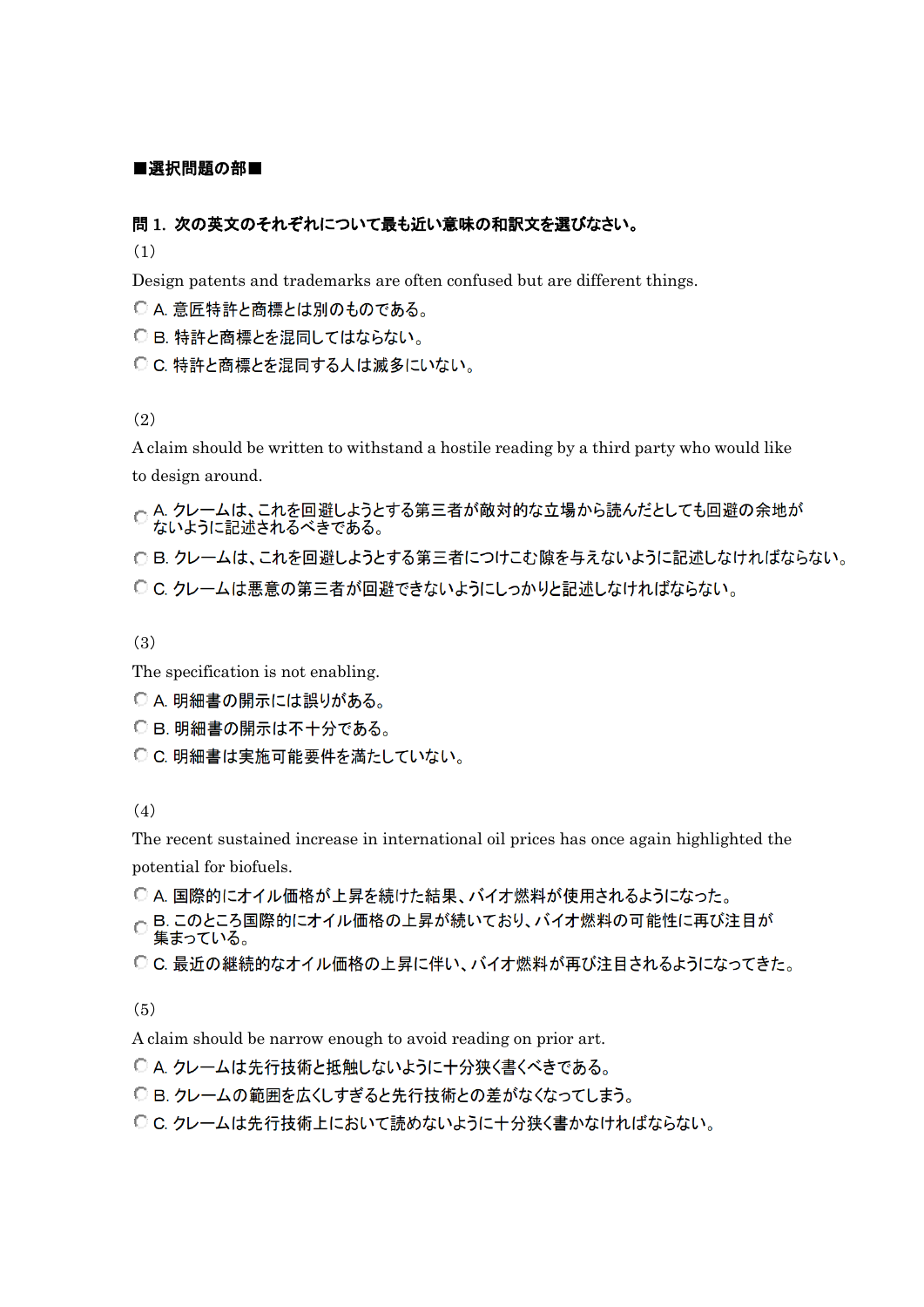(6)

What "patent pending" means is only that a patent application has been filed.

○ A. "Patent Pending"という言葉の意味は、特許出願はされているがまだ係属中ということである。

○ B. "Patent Pending"という表現は、特許出願が済んでいることを第三者に対して伝えるものである。

○ C. "Patent Pending"という言葉は、単に、特許出願が完了している事実を意味するものに過ぎない。

(7)

Vehicles using both electric motors and internal combustion engines are not considered as pure Evs.

○ A. 電気モーターと内燃機関とを併用する自動車は純粋な意味での電気自動車とはいえない。 ○ B. 両方の電気モーターと内燃機関とを組み合わせた自動車は電気自動車とは考えられない。 ○ C. 電気モーターと内燃機関とを搭載した自動車を電気自動車と呼ぶべきではない。

(8)

Gas turbine engines are used for a variety of purposes where large amounts of power are required at high efficiency.

○ A. ガスタービン機関は、高効率大出力が求められる種々の用途に用いられる。

○ B. ガスタービン機関は大出力を高効率で発生することができるので多用途に用いられる。

○ C. ガスタービン機関は、いろいろな用途に用いられ、高効率で大出力を発生する。

(9)

Internet penetration among Japanese people is showing a remarkable advance in recent years.

○ A. 日本におけるインターネットの普及は近年のことだ。

○ B. 日本においてはインターネットは既に普及している。

○ C. 近年インターネットは日本社会に浸透しつつある。

(10)

Ordinary web sites are accessible by specifying URLs.

○ A. 普通のサイトはURLを指定しなければアクセスできない。

○ B. ウエブサイトを見たければURLを指定すればよい。

C C. 普通のサイトはURLを指定すれば閲覧できる。

# 問 2. 次の英文のそれぞれについて明らかに誤った和訳文をひとつ選びなさい。

(1)

Portable computing devices continue to become more complex and powerful.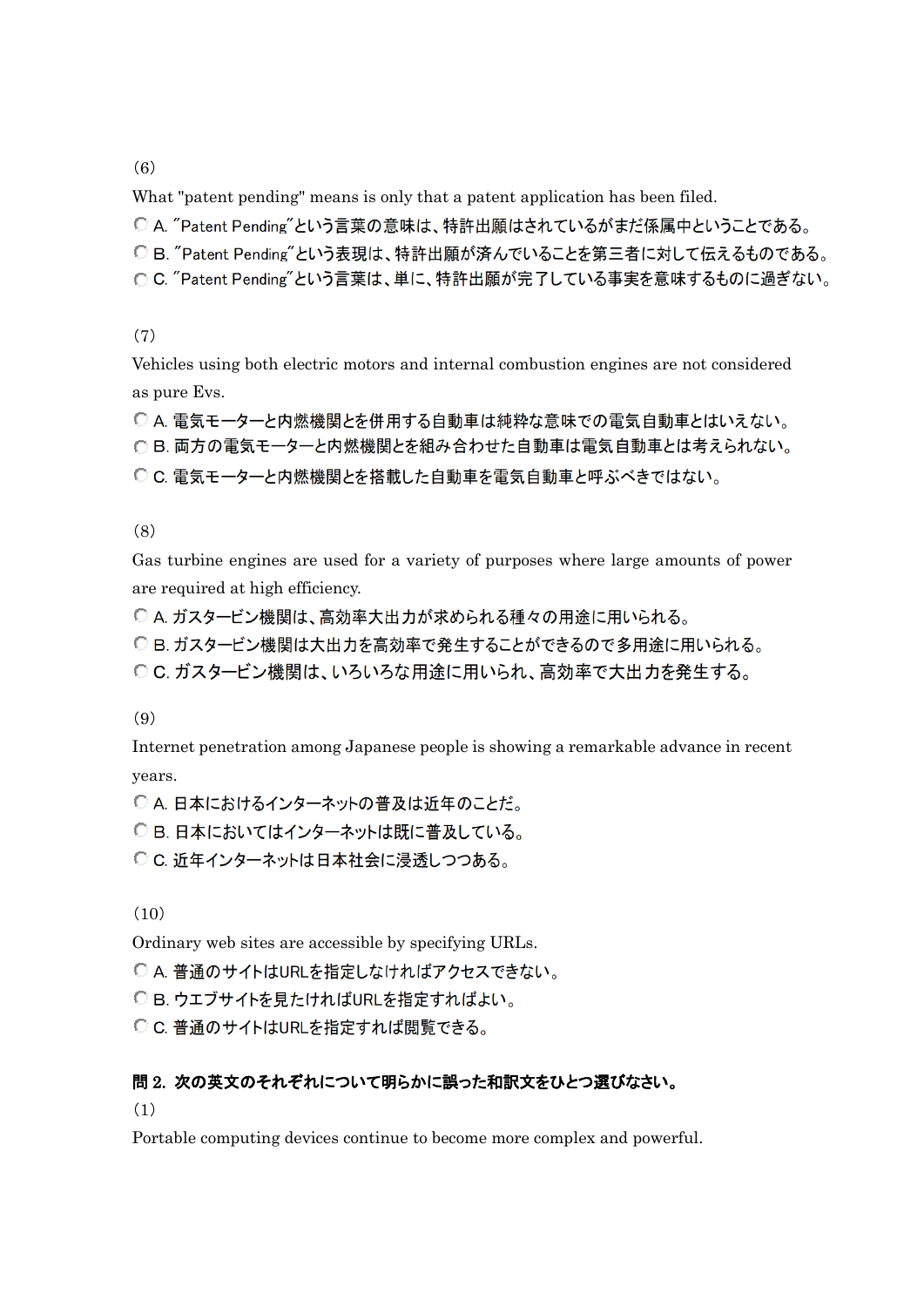○ A. 持ち運び式コンピュータはますます複雑になり機能も増えている。

○ B. 持ち運び式コンピュータの高度化が依然として求められている。

○ C. 携帯型コンピュータは複雑化多機能化しつつある。

### (2)

Paradigm shift sometimes is known as the term used to describe a change in basic science.

○ A. パラダイムシフトという言葉は、基礎科学の変革をあらわす言葉である。

○B. 今日の基礎科学における変化は「パラダイムシフト」と呼ばれる。

○ C. パラダイムシフトが基礎科学の変化をもたらす場合が往々にしてある。

# (3)

If anyone steals some copyrighted work to copy, then he is liable for infringement of Copyright and not of theft.

○ A. 著作物の違法複写は著作権の侵害であり窃盗行為にあたる。

○ B 著作物を違法にコピーすることは著作権の侵害に当たる。

○ C. 版権のある著作物を盗用して複写する行為は窃盗ではなく著作権侵害である。

(4)

The idea of Copyright protection only began to emerge with the invention of printing.

○ A. 印刷技術の発明とともに、著作権保護という考えが台頭してきた。

○ B. 著作権保護という思想は、印刷技術の発明とともに、次第に認識されつつある。

○ C. 著作権保護という考えは、印刷技術の発明がなされたときから認識され始めたのである。

(5)

A copper content less than 1 wt% fails to provide the expected result.

○ A. 銅の含有量が1重量パーセント以下だと所期の効果が得られない。

○ B. 銅の含有量が1重量パーセントに達しなければ所期の効果が得られない。

○ C. 銅の含有量が1重量パーセント未満だと期待した結果にならない。

(6)

Products to be used for therapeutical methods are not excluded from patentability.

○ A. 治療のために用いられる製品は特許による保護の対象とはならない。

○ B. 治療のために用いられる製品は特許の対象となる可能性がある。

○ C. 治療のために用いられる製品は特許の対象から除外されない。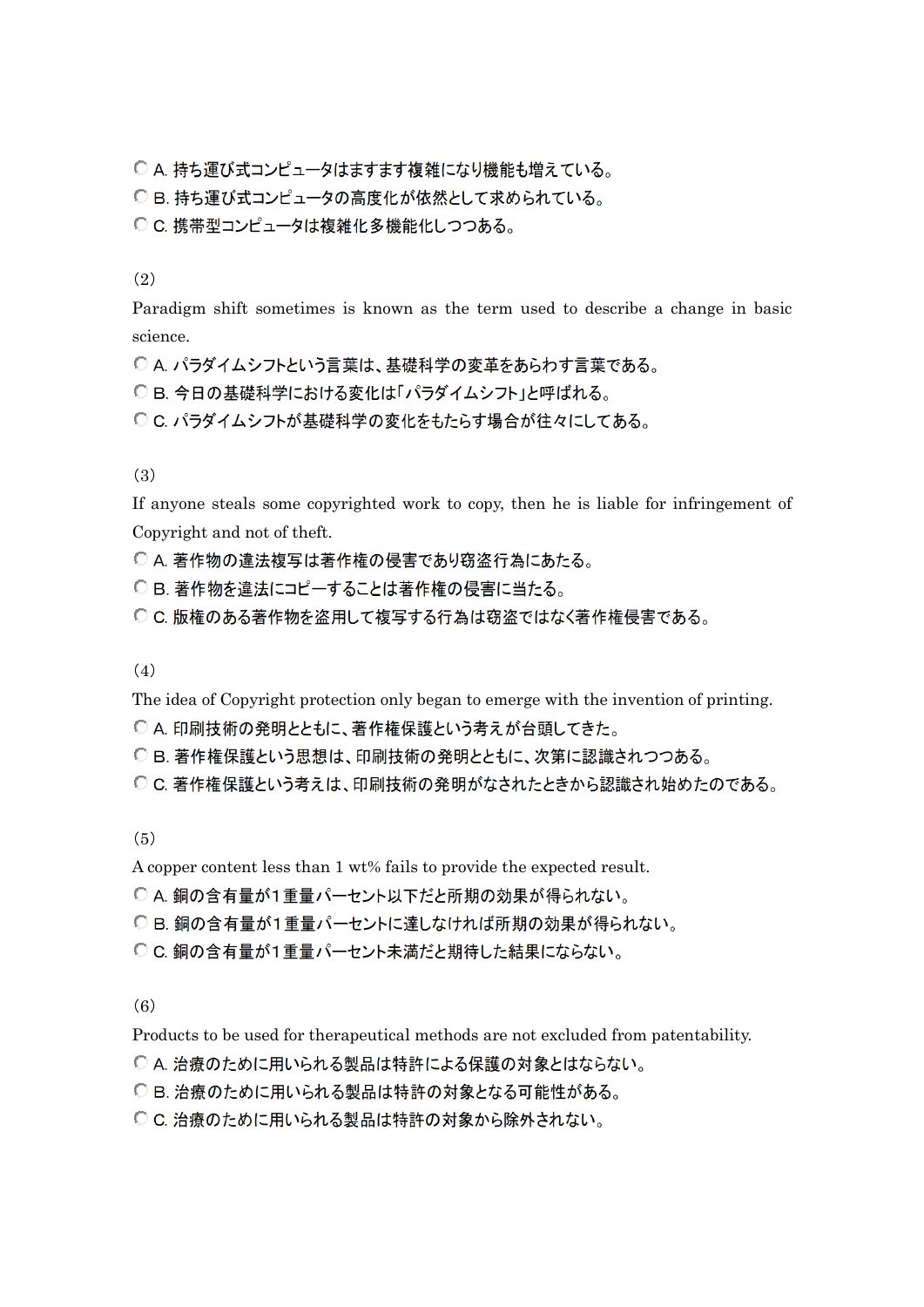(7)

As people become more ecology conscious, public expectations for solar panels, which

- use clean energy, increase.<br>○ A. 人々のエコ意識の高まりにつれて、クリーンエネルギーを用いる太陽光パネルについて 期待が高まる。
- 期待が高まるであろう。
- C. クリーンエネルギーを用いる太陽光パネルについての期待は人々のエコ意識の高まりに つれて大きくなる。

(8)

The device of the invention is generally denoted by numeral 1.

○ A. 本発明の装置を概略的に参照番号1で示す。

○ B. 本発明の装置全体を参照番号1で示す。

○ C. 符号1は本発明の装置全体を示す。

(9)

A recent U.S. Supreme Court decision has made it more difficult to patent combinations of known elements.

○ A. 米国最高裁の判決により、進歩性要件がより厳しいものとなった。

○ B. 最近の米国最高裁の判決により、特許要件としての新規性の判断が従来よりも緩和された。 ○ C. 最近の米国最高裁の判決により、公知の要素の組み合わせについて特許をとることが 難しくなった。

(10)

The term "vehicle" is used herein to mean electrically and/or mechanically driven automobiles.

○ A. 本明細書においては、「車両」という語は、電気的または機械的に駆動される自動車を 意味する。

○ B. 本明細書においては、「車両」という語は、電気的、機械的あるいは両者の組み合わせによって 駆動される自動車を意味する。

○ C. 本明細書においては、「車両」という語は、電気的または機械的に駆動される自動車を 意味するもので、電気的駆動と機械的駆動を併用するものも含む。

### 問 3. 次の日本文のそれぞれについて最も近い意味の英訳文を選びなさい。

(1)

この発明はこれらの問題を完全に解決できないまでも抑えることはできる。

C A. The present invention eliminates or at least suppresses these problems.

- ◯ B. The present invention almost perfectly overcomes these problems.
- C. This invention provides a solution to these problems.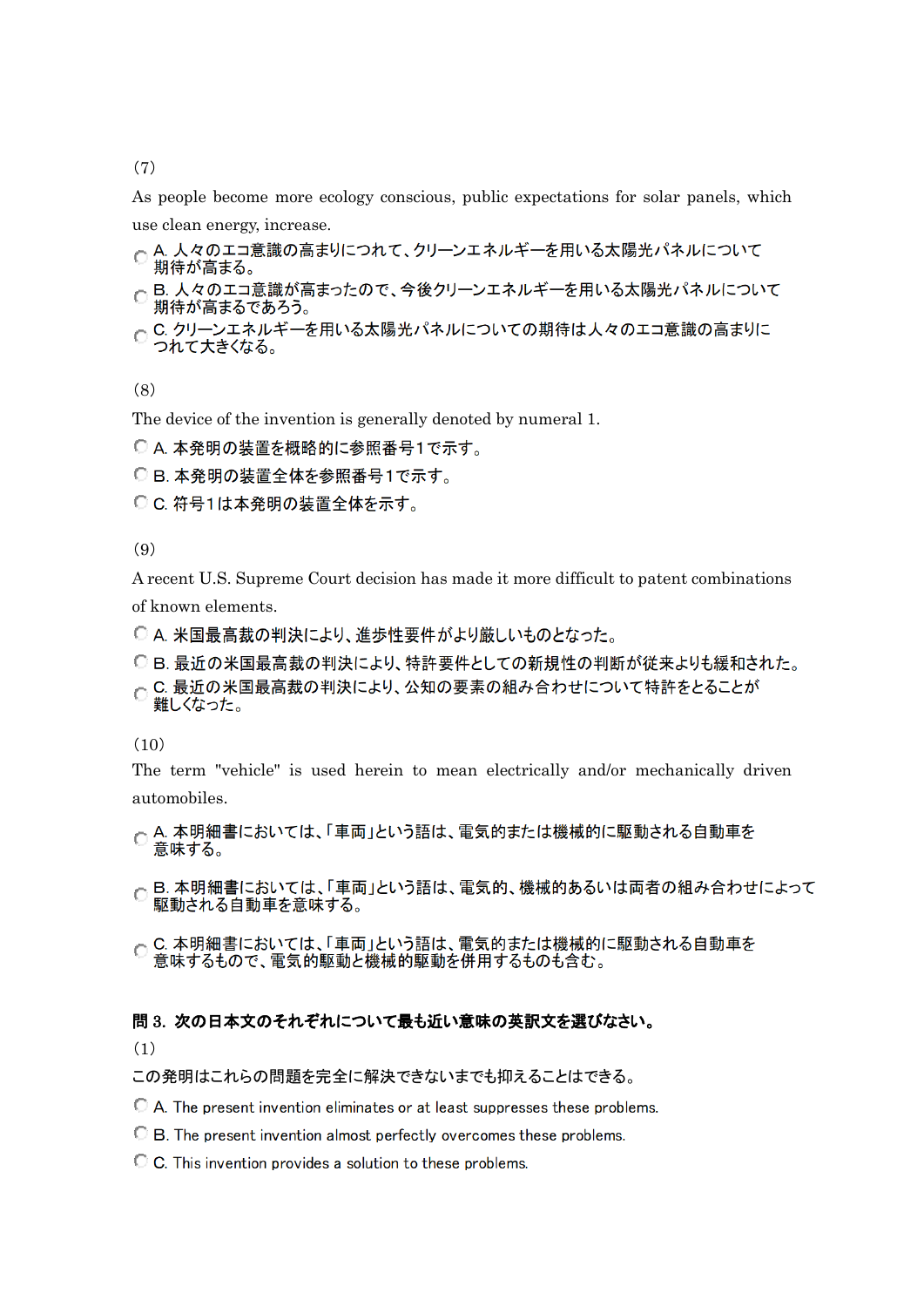(2)

### 市街地の空気清浄度は一般的に低くなる傾向にある。

- A. In city areas, air cleanliness is decreasing.
- ◯ B. It is quite common that air is less clear in city areas.
- C. Generally, the cleanliness of air in city areas is becoming lower.

### (3)

### 温室効果ガスによる地球気候への影響について工業国の懸念が増大しつつある。

- A. The response of global climate to greenhouse gases is of increasing concern to industrialized nations.
- B. The influence of greenhouse gases on global weather is a serious problem for industrialized nations
- C. The effect of greenhouse gases on the climate is becoming more serious among industrialized nations.

# (4)

### 発明が特許されるためにはそれが非自明なものでなければならない。

- $\bigcirc$  A. A patent may be granted if the invention is non-obvious.
- <sup>O</sup> B. In order for an invention to be patentable, it must be non-obvious.
- C. An invention is not patentable if it is obvious.

### $(5)$

#### 商標権者は、他人による紛らわしい商標の使用を阻止する権利を持つ。

- A. A trademark owner has the right to stop others from using a confusingly similar trademark.
- C B. A trademark owner can prevent others from using the trademark even if it is modified.
- C. A trademark owner has the right to exclude others from using the trademark.

#### (6)

# クレームに記載された文言と明細書に記載された文言とは必ずしも同じである必要はない。

- A. Words appearing in claims should have clear support in the description.
- B. It is not necessary to have literal correspondence between the words in the claims and those in the description.
- C. Practice allows the use of words which are not exactly the same as those used in the description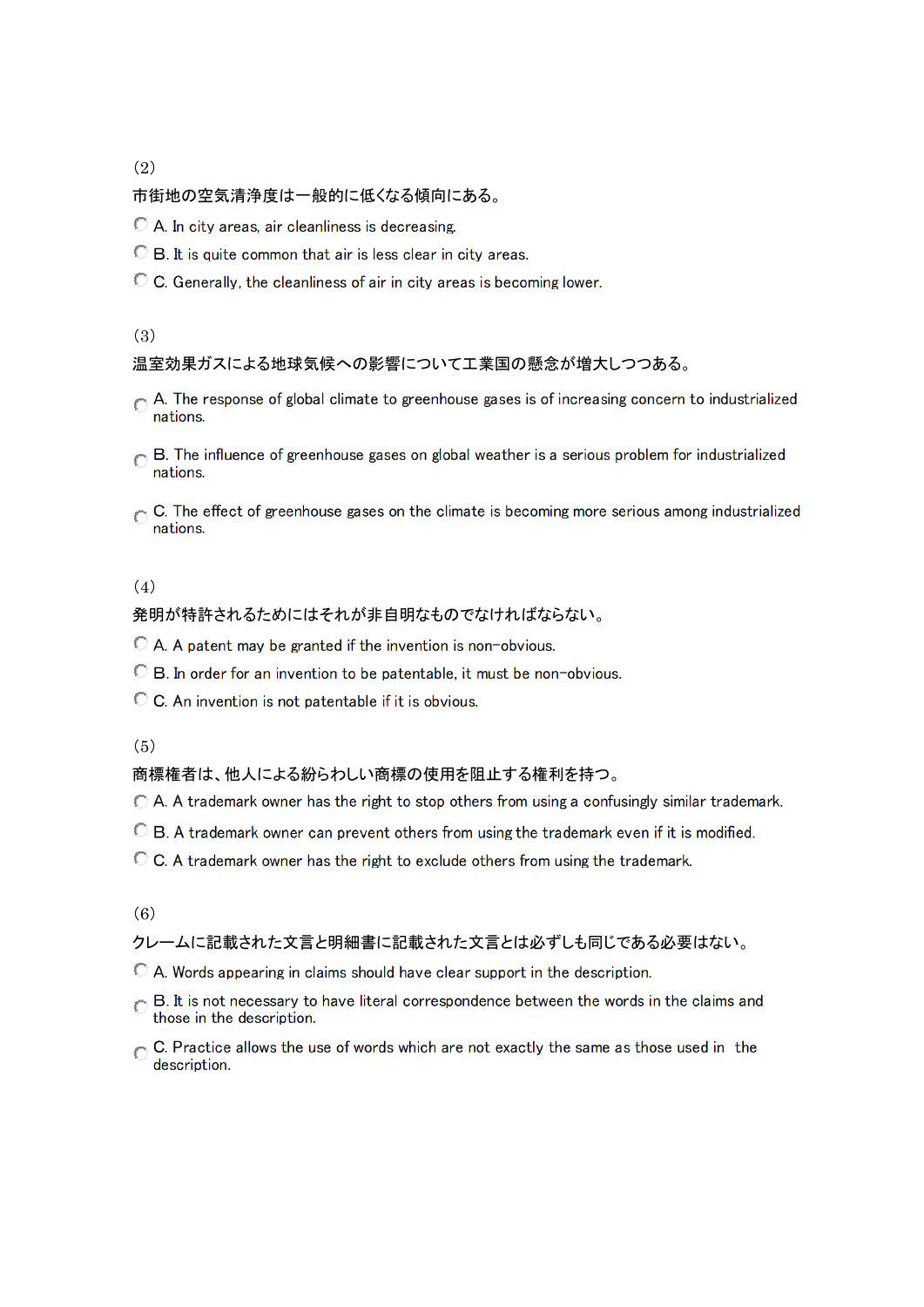# (7)

# 特許権が切れた発明は誰もが実施しても良いが他の権利で保護されている場合は別である。

- A. Usually, invention of a patent after expiration can be freely used or worked by anyone, unless protected otherwise.
- $\bullet$  B. Anvone can practice inventions of expired patents, upon approval by the inventors.
- C. Even after expiration of the patent, one who attempts to use the invention must confirm that there is no other related right.

# (8)

# この分留塔の中では上昇する気相と下降する液相とが互いに接触する。

- ◯ A. A fractionating column allows mutual contact between ascending vapor and descending liquid.
- $\bullet$  B. The ascending vapor and the descending liquid are mixed in the fractionating column.
- $\bigcap$  C. The fractionating column is designed to cause the ascending vapor and the descending liquid to contact with each other.

# (9)

# 出願料は特許出願時に支払わなければならない。

- C A. One cannot file a patent application without paying filing fees.
- C B. When filing a patent application, the applicant should pay filing fees.
- $\circ$  C. The filing fees for a patent application should be submitted with the application.

# $(10)$

# 海洋汚染は、川に流れ込む工場の汚染物質にもその原因がある。

- © A. Sea contamination is also attributable to contaminate effluents released from plants into rivers.
- C B. Discharge of contaminants from plants into rivers brings about ocean contamination.
- C. Uncontrolled release of contaminants from plants into rivers causes sea contamination.

# 問 4. 次の日本文のそれぞれについて明らかに誤った英訳文を一つ選びなさい。

# (1)

# 本明細書に開示された耐酸耐食合金は歯科用その他の用途に用いられる。

- A. The alloy disclosed in this specification resistant to acid and corrosion is suitable for dental and other uses.
- B. Acid and corrosion resistant alloy disclosed in this specification is usable for clinical purposes such as dental uses.
- $\bullet$  C. Acid and corrosion resistant allov disclosed herein is usable for dental purposes and the like.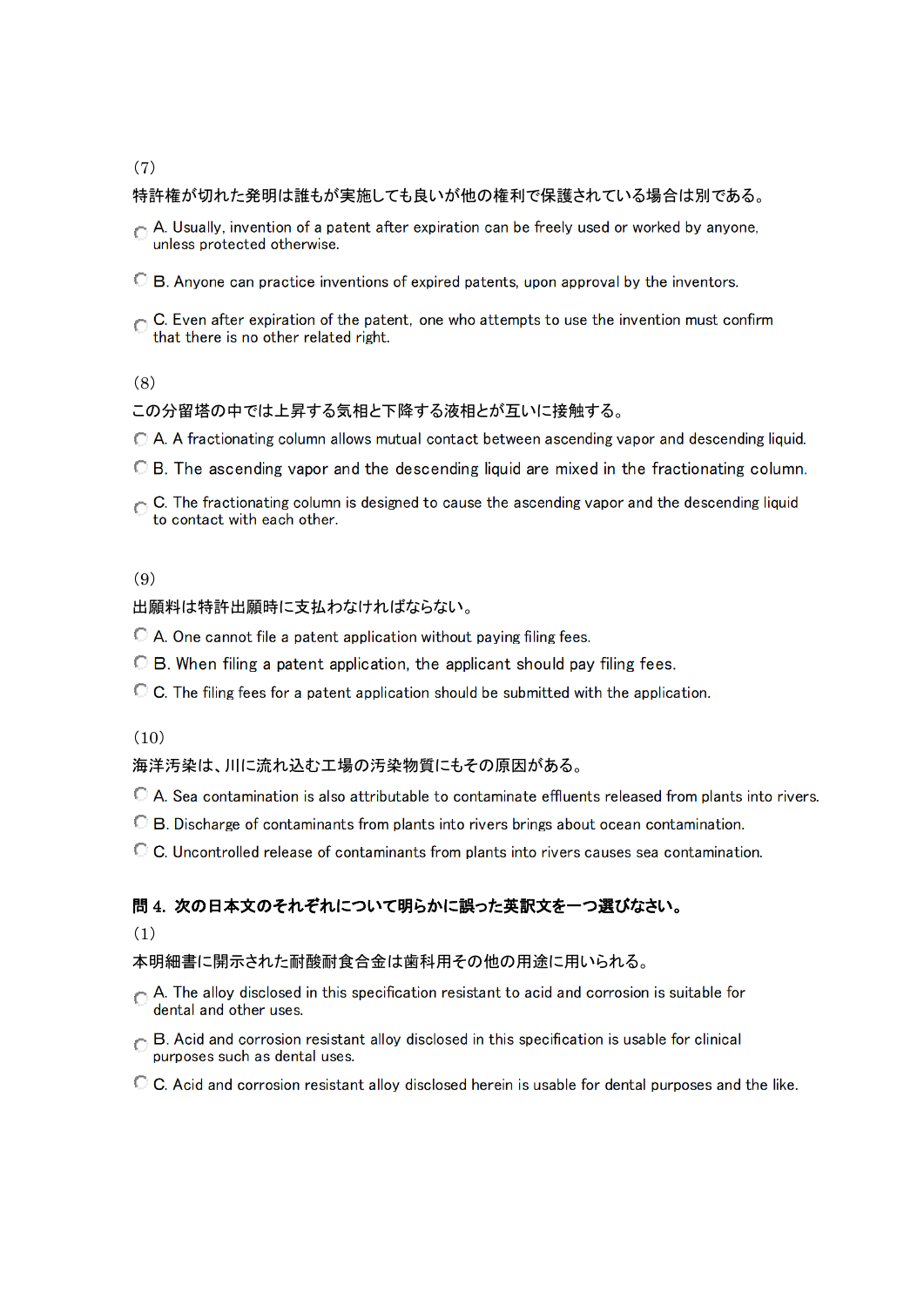# (2)

# IT 技術の分野では、R&D の競争が激化しており、特に情報記憶技術と通信技術において それが著しい。

- A. Competition in research and development was once intensive among the IT-related manufacturers, especially in technical fields such as information storage and communication.
- $\sim$  B. Research and development in the field of IT technology is under severer competition, particularly in the fields of information storage and communication.
- C. The R&D competition is intensifying in the IT-related technologies, especially in technical fields such as information storage and communication.

### (3)

# この出願の発明には公知技術に対して新規性がないので拒絶する。

- C A. This application is rejected as being anticipated by prior art.
- C B. This application is rejected as lacking inventive step over known art.
- C. This application is rejected as it lacks novelty over known art.

# (4)

この発明は文献1に記載された技術に文献2に記載された技術を組み合わせて容易に達成でき る。

- $\bullet$  A. This invention lacks novelty as it is taught by Documents 1 and 2 in combination.
- **C** B. This invention has no inventive step over the combination of Documents 1 and 2.
- C C. The invention is obvious from Document 1 in view of Document 2.

# (5)

# ビル内交流配電網にはいろいろな種類のケーブル構造が用いられている。

- A. Various cable constructions are used for alternating current power distribution system in buildings.
- $\bigcirc$  B. Buildings employ a variety of types of DC power distribution cable construction.
- C. Various types of cable constructions are used for distributing AC power throughout buildings.

# (6)

### この関連技術については文献1に開示されている。

A. The related arts are referred to in Document 1.

- C B. The related art is shown in Document 1.
- C. Document 1 discloses the related art.